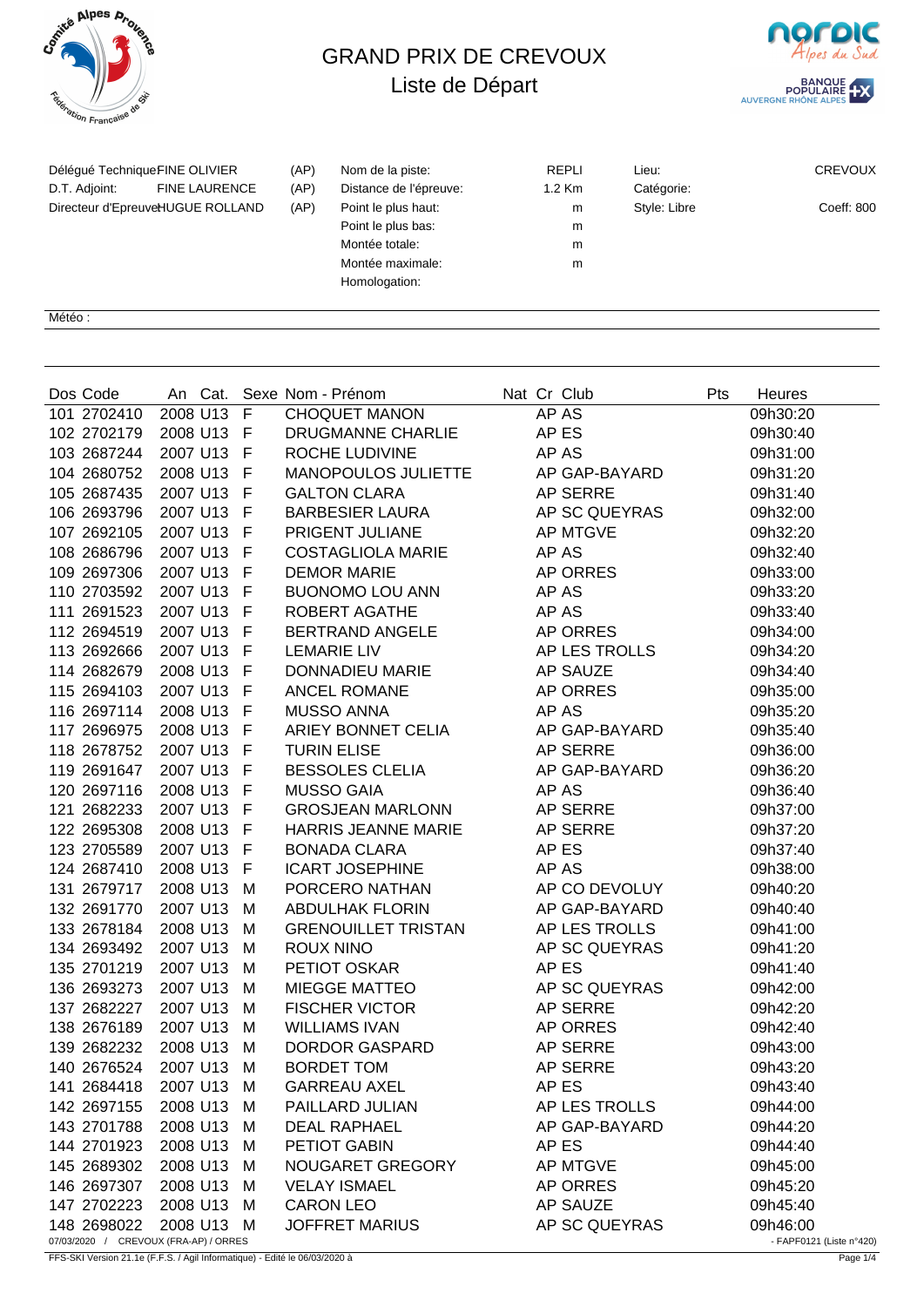| Dos Code    |          | An Cat.    |     | Sexe Nom - Prénom            | Nat Cr Club     | Pts | Heures   |
|-------------|----------|------------|-----|------------------------------|-----------------|-----|----------|
| 149 2692669 | 2007 U13 |            | M   | <b>JOUANNEAU THELLIER</b>    | AP LES TROLLS   |     | 09h46:20 |
| 150 2697379 | 2008 U13 |            | M   | <b>BOUCHAYER HALL JOSEPH</b> | AP SC QUEYRAS   |     | 09h46:40 |
| 151 2696973 | 2008 U13 |            | M   | <b>JAUSSAUD LILIAN</b>       | AP GAP-BAYARD   |     | 09h47:00 |
| 152 2703517 | 2008 U13 |            | М   | <b>BECLAIR FAULLUMMEL</b>    | <b>AP MTGVE</b> |     | 09h47:20 |
| 153 2701799 | 2007 U13 |            | M   | <b>GOSSELIN NUMAEL</b>       | AP GAP-BAYARD   |     | 09h47:40 |
| 154 2700478 | 2008 U13 |            | М   | PUTOTO ENZO                  | AP ORRES        |     | 09h48:00 |
| 155 2691498 | 2007 U13 |            | М   | <b>BERNARD LUIS</b>          | AP ORRES        |     | 09h48:20 |
| 156 2679402 | 2008 U13 |            | M   | <b>LAE CALIXTE</b>           | AP SAUZE        |     | 09h48:40 |
| 157 2692104 | 2007 U13 |            | M   | <b>FALLET MATHIEU</b>        | AP MTGVE        |     | 09h49:00 |
| 158 2684257 | 2007 U13 |            | М   | ANDRILLON GASPARD            | AP LES TROLLS   |     | 09h49:20 |
| 159 2696554 | 2008 U13 |            | M   | <b>BUCHET LOUIS</b>          | AP ES           |     | 09h49:40 |
| 160 2698023 | 2008 U13 |            | М   | <b>BLANC MARIEN</b>          | AP SC QUEYRAS   |     | 09h50:00 |
| 161 2691480 | 2008 U13 |            | M   | <b>ABOU LIAM</b>             | AP AS           |     | 09h50:20 |
| 162 2699227 | 2008 U13 |            | M   | <b>VENNERI AIME</b>          | AP ORRES        |     | 09h50:40 |
| 163 2702221 | 2008 U13 |            | М   | <b>TOUQUET LOIC</b>          | AP SAUZE        |     | 09h51:00 |
| 164 2696566 | 2008 U13 |            | M   | <b>VASSEL MARTIN</b>         | AP LES TROLLS   |     | 09h51:20 |
| 165 2696967 | 2007 U13 |            | М   | PALLAUD ANTOINE              | AP GAP-BAYARD   |     | 09h51:40 |
| 166 2702878 | 2008 U13 |            | M   | <b>LESNE HUGO</b>            | AP ORRES        |     | 09h52:00 |
| 167 2691710 | 2008 U13 |            | M   | PERIGNON JULES               | AP AS           |     | 09h52:20 |
| 168 2685464 | 2007 U13 |            | M   | <b>CHAIX TOM</b>             | AP CO DEVOLUY   |     | 09h52:40 |
| 169 2684258 | 2008 U13 |            |     | ANDRILLON JOSEPH             | AP LES TROLLS   |     | 09h53:00 |
|             | 2007 U13 |            | M   | RICHARD CLEMENT              | AP AS           |     |          |
| 170 2675199 |          |            | М   |                              |                 |     | 09h53:20 |
| 171 2691469 | 2007 U13 |            | М   | <b>CHAPUIS LAURIC</b>        | AP ORRES        |     | 09h53:40 |
| 172 2702222 | 2008 U13 |            | M   | <b>TOUQUET ALEXIS</b>        | AP SAUZE        |     | 09h54:00 |
| 173 2700477 | 2008 U13 |            | М   | <b>JACONELLI NILS</b>        | AP ORRES        |     | 09h54:20 |
| 174 2691486 | 2007 U13 |            | M   | <b>CASSIA BAPTISTE</b>       | AP ORRES        |     | 09h54:40 |
| 175 2697085 | 2008 U13 |            | M   | <b>ESTRAYER TRISTAN</b>      | AP SAUZE        |     | 09h55:00 |
| 176 2678751 | 2007 U13 |            | М   | POINSONNET MAHE              | AP MTGVE        |     | 09h55:20 |
| 181 2690297 | 2006 U15 |            | F   | <b>TORRES LESLIE</b>         | AP CO DEVOLUY   |     | 09h57:20 |
| 182 2671604 | 2005 U15 |            | - F | PHILIP NINON                 | AP SERRE        |     | 09h57:40 |
| 183 2688052 |          | 2006 U15 F |     | RAINA CAMILLE                | AP SAUZE        |     | 09h58:00 |
| 184 2681766 |          | 2005 U15 F |     | <b>DUPORT ANAELLE</b>        | AP MTGVE        |     | 09h58:20 |
| 185 2667872 | 2005 U15 |            | - F | <b>BONNARDEL MELIA</b>       | AP SERRE        |     | 09h58:40 |
| 186 2682234 |          | 2006 U15 F |     | LE BARAZER ALEXIA            | <b>AP SERRE</b> |     | 09h59:00 |
| 187 2671605 |          | 2006 U15 F |     | <b>SANGNIER LOUISA</b>       | AP SERRE        |     | 09h59:20 |
| 188 2687995 |          | 2006 U15 F |     | <b>SAILLANT MANON</b>        | AP ORRES        |     | 09h59:40 |
| 189 2676185 |          | 2006 U15 F |     | <b>COULOUMY CAMILLE</b>      | AP ORRES        |     | 10h00:00 |
| 190 2703515 |          | 2005 U15 F |     | <b>JONNARD MILLA</b>         | AP MTGVE        |     | 10h00:20 |
| 191 2687241 |          | 2006 U15 F |     | <b>ABOU EMMA</b>             | AP AS           |     | 10h00:40 |
| 192 2688420 |          | 2006 U15 F |     | <b>GRANET COLINE</b>         | AP ES           |     | 10h01:00 |
| 193 2682675 |          | 2005 U15 F |     | <b>BUISSON ROMANE</b>        | AP ES           |     | 10h01:20 |
| 194 2682238 |          | 2006 U15 F |     | POURTHIE CHLOE               | AP SERRE        |     | 10h01:40 |
| 195 2683353 |          | 2005 U15 F |     | RUCINSKI NATACHA             | AP GAP-BAYARD   |     | 10h02:00 |
| 196 2686458 |          | 2006 U15 F |     | <b>HAQUIN LOLA</b>           | AP ORRES        |     | 10h02:20 |
| 197 2667869 | 2005 U15 |            | - F | <b>RAFAITIN ELOISE</b>       | AP SERRE        |     | 10h02:40 |
| 198 2687642 |          | 2006 U15 F |     | SOULIER CLOE                 | AP MTGVE        |     | 10h03:00 |
| 199 2681489 |          | 2005 U15 F |     | <b>DUPONT LEFEBVRE</b>       | AP GAP-BAYARD   |     | 10h03:20 |
| 200 2688788 |          | 2005 U15 F |     | ROUGON SVETLANA              | AP SAUZE        |     | 10h03:40 |
| 201 2688422 | 2006 U15 |            | - F | <b>OLIVERO ELSY</b>          | AP ES           |     | 10h04:00 |
| 202 2689652 | 2006 U15 |            | - F | FINE SOLENE                  | AP SERRE        |     | 10h04:20 |
| 203 2688051 | 2005 U15 |            | F   | PRIGENT MAIWEN               | AP SAUZE        |     | 10h04:40 |
| 211 2687878 | 2006 U15 |            | M   | <b>LASNIER JASMIN</b>        | AP SC QUEYRAS   |     | 10h08:20 |
| 212 2681632 | 2005 U15 |            | М   | <b>CHAPUIS MILO</b>          | AP ORRES        |     | 10h08:40 |
| 213 2674944 | 2005 U15 |            | М   | POINSONNET PABLO             | AP MTGVE        |     | 10h09:00 |
| 214 2681874 | 2006 U15 |            | М   | <b>FRIBOURG JEREMIE</b>      | AP SAUZE        |     | 10h09:20 |
| 215 2696968 | 2005 U15 |            | M   | <b>FIQUET GASPARD</b>        | AP GAP-BAYARD   |     | 10h09:40 |
| 216 2688048 | 2005 U15 |            | М   | <b>AMMEUX PAUL</b>           | AP SAUZE        |     | 10h10:00 |
| 217 2685406 | 2006 U15 |            | М   | <b>CLARET SIMON</b>          | AP GAP-BAYARD   |     | 10h10:20 |
| 218 2688050 | 2005 U15 |            | м   | DE BAETS MAURO               | AP SAUZE        |     | 10h10:40 |
| 219 2684439 |          | 2005 U15   | М   | <b>AZABANT REMY</b>          | AP ORRES        |     | 10h11:00 |

07/03/2020 / CREVOUX (FRA-AP) / ORRES - FAPF0121 (Liste n°420)

FFS-SKI Version 21.1e (F.F.S. / Agil Informatique) - Edité le 06/03/2020 à Page 2/4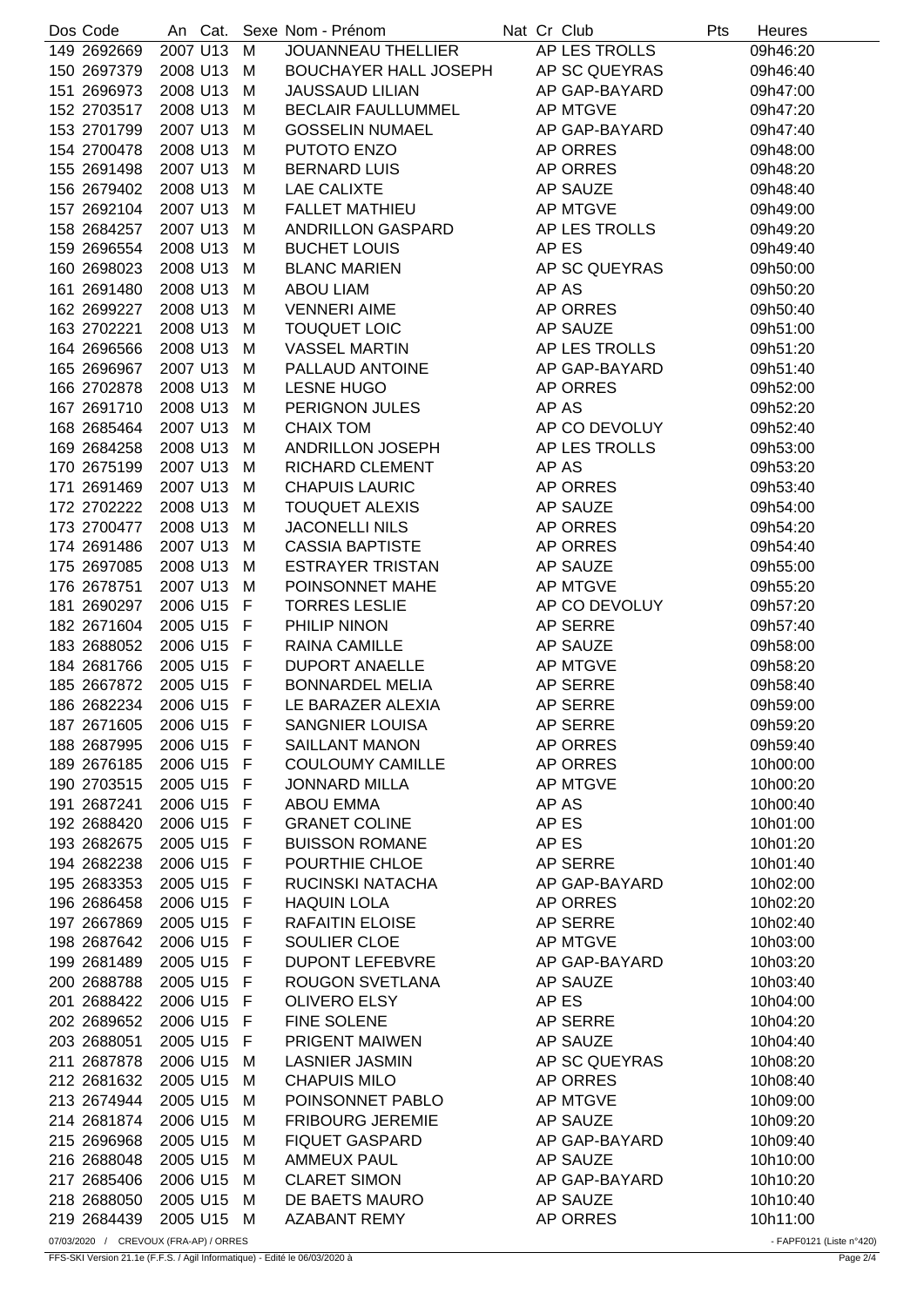| Dos Code                |          |            |              | An Cat. Sexe Nom - Prénom       |  | Nat Cr Club     | Pts | Heures     |  |
|-------------------------|----------|------------|--------------|---------------------------------|--|-----------------|-----|------------|--|
| 220 2681629             | 2005 U15 |            | M            | <b>TURENNE MATTEO</b>           |  | AP ORRES        |     | 10h11:20   |  |
| 221 2678249             | 2006 U15 |            | M            | <b>MENNECIER CHARLIE</b>        |  | AP AS           |     | 10h11:40   |  |
| 222 2691492             | 2006 U15 |            | M            | <b>LOMBARD VALENTIN</b>         |  | AP ORRES        |     | 10h12:00   |  |
| 223 2687438             | 2006 U15 |            | M            | <b>EAUBELLE SCHIARI</b>         |  | AP SERRE        |     | 10h12:20   |  |
| 224 2683859             | 2005 U15 |            | M            | <b>BLANC CYPRIEN</b>            |  | AP SC QUEYRAS   |     | 10h12:40   |  |
| 225 2687854             | 2006 U15 |            | M            | <b>BARBESIER BASTIEN</b>        |  | AP SC QUEYRAS   |     | 10h13:00   |  |
| 226 2687638             | 2006 U15 |            | M            | <b>BENE VICTOR</b>              |  | AP MTGVE        |     | 10h13:20   |  |
| 227 2681611             | 2005 U15 |            | M            | MERAND THIBAULT                 |  | AP ORRES        |     | 10h13:40   |  |
| 228 2696419             | 2006 U15 |            | M            | <b>GIACOBI LUCAS</b>            |  | AP SC QUEYRAS   |     | 10h14:00   |  |
| 229 2690192             | 2006 U15 |            | M            | ROCHAS NINO                     |  | AP ORRES        |     | 10h14:20   |  |
| 230 2681876             | 2005 U15 |            | M            | <b>GRATRAUD GUILHEM</b>         |  | AP SAUZE        |     | 10h14:40   |  |
| 231 2694104             | 2006 U15 |            | M            | <b>BOUNOUS ELIOT</b>            |  | AP ORRES        |     | 10h15:00   |  |
|                         |          |            |              |                                 |  |                 |     |            |  |
| 232 2683413             | 2005 U15 |            | M            | PIRAT MATHIAS                   |  | AP LES TROLLS   |     | 10h15:20   |  |
| 233 2703513             | 2006 U15 |            | M            | PORTE GABRIEL                   |  | AP MTGVE        |     | 10h15:40   |  |
| 234 2677420             | 2006 U15 |            | M            | <b>CROSE SIMON</b>              |  | AP SAUZE        |     | 10h16:00   |  |
| 235 2686452             | 2006 U15 |            | M            | ANCEL THEO                      |  | AP ORRES        |     | 10h16:20   |  |
| 236 2687881             | 2006 U15 |            | M            | <b>BOURCIER MATHIAS</b>         |  | AP SC QUEYRAS   |     | 10h16:40   |  |
| 237 2682819             | 2005 U15 |            | M            | <b>GIRAUD BRICE</b>             |  | AP ES           |     | 10h17:00   |  |
| 238 2665736             | 2005 U15 |            | M            | SANSONNE NINO                   |  | AP MTGVE        |     | 10h17:20   |  |
| 239 2688417             | 2006 U15 |            | M            | <b>CELSE TIMEO</b>              |  | AP ES           |     | 10h17:40   |  |
| 241 2688570             | 2010 U11 |            | F.           | <b>GRENOUILLET FAUSTINE</b>     |  | AP SC QUEYRAS   |     | 11h15:20   |  |
| 242 11795863 2010 U11   |          |            | $\mathsf{F}$ | Laurier Zoé                     |  | AP ES           |     | 11h15:40   |  |
| 243 11835083 2010 U11 F |          |            |              | <b>BOTTINELLI CARLA</b>         |  | AP AS           |     | 11h16:00 X |  |
| 244 2702412             |          | 2010 U11 F |              | <b>RICHARD ELISE</b>            |  | AP AS           |     | 11h16:20   |  |
| 245 2687434             | 2009 U11 |            | F            | <b>BONNARDEL THAIS</b>          |  | AP SERRE        |     | 11h16:40   |  |
| 246 11838802 2009 U11   |          |            | F            | POTLWA CHALUMEAU                |  | AP ORRES        |     | 11h17:00 X |  |
| 247 2689003             | 2009 U11 |            | -F           | <b>SUMIAN LOU</b>               |  | AP SERRE        |     | 11h17:20   |  |
| 248 11810014 2010 U11   |          |            | F            | <b>BARBESIER COLINE</b>         |  | AP SC QUEYRAS   |     | 11h17:40 X |  |
| 249 11795920 2009 U11   |          |            | F            | <b>Troussier Coline</b>         |  | AP ES           |     | 11h18:00   |  |
| 250 2694588             | 2009 U11 |            | F            | <b>WILLIAMS ROMY</b>            |  | AP ORRES        |     | 11h18:20   |  |
| 251 2703867             | 2009 U11 |            | $\mathsf{F}$ | <b>MAURE MELANIE</b>            |  | AP SC QUEYRAS   |     | 11h18:40   |  |
| 252 11795898 2009 U11 F |          |            |              | Poncelet Ambre                  |  | AP ES           |     | 11h19:00   |  |
| 253 2697308             |          | 2009 U11 F |              | <b>COULOUMY LOANE</b>           |  | AP ORRES        |     | 11h19:20   |  |
| 254 2702214             |          | 2009 U11 F |              | MASCHINO ZOE                    |  | AP SERRE        |     | 11h19:40   |  |
|                         |          | 2009 U11 F |              | KOT APPOLINE                    |  |                 |     |            |  |
| 255 2698533             |          |            |              |                                 |  | AP ORRES        |     | 11h20:00   |  |
| 256 2705022             | 2009 U11 |            | F            | <b>LAFONT CHARLENE</b>          |  | <b>AP MTGVE</b> |     | 11h20:20   |  |
| 257 2702213             | 2010 U11 |            | F.           | <b>MARVILLET ELSA</b>           |  | AP SERRE        |     | 11h20:40   |  |
| 258 11826489 2010 U11   |          |            | F            | SANSONNE ELINA                  |  | AP MTGVE        |     | 11h21:00   |  |
| 259 11810017 2010 U11 F |          |            |              | <b>BOURCIER NOEMIE</b>          |  | AP SC QUEYRAS   |     | 11h21:20 X |  |
| 260 2691646             | 2009 U11 |            | - F          | <b>BESSOLES CLEMENCE</b>        |  | AP GAP-BAYARD   |     | 11h21:40   |  |
| 261 11832739 2009 U11   |          |            | F.           | <b>FAURE GOSKAR Mulberry</b>    |  | AP ORRES        |     | 11h22:00 X |  |
| 262 2693656             | 2010 U11 |            | M            | POINSONNET TISTOU               |  | AP CSH          |     | 11h22:20   |  |
| 263 11806791 2010 U11   |          |            | M            | <b>BARBESIER JOHAN</b>          |  | AP SC QUEYRAS   |     | 11h22:40 X |  |
| 264 2693030             | 2009 U11 |            | M            | <b>CHARLES MAEL</b>             |  | <b>AP MTGVE</b> |     | 11h23:00   |  |
| 265 2697311             | 2010 U11 |            | M            | <b>FONTEYRAUD</b>               |  | AP ORRES        |     | 11h23:20   |  |
| 266 2702218             | 2009 U11 |            | M            | <b>FINE ALEXIS</b>              |  | AP SERRE        |     | 11h23:40   |  |
| 267 11802512 2010 U11   |          |            | M            | <b>TARDY BASTIEN</b>            |  | AP LES TROLLS   |     | 11h24:00   |  |
| 268 2703067             | 2009 U11 |            | M            | <b>JONNARD SOLAL</b>            |  | AP MTGVE        |     | 11h24:20   |  |
| 269 2702009             | 2009 U11 |            | M            | <b>MONETTO MATRHYS</b>          |  | AP SC QUEYRAS   |     | 11h24:40   |  |
| 270 11841445 2010 U11   |          |            | M            | <b>LAROCHE YOANN</b>            |  | AP MTGVE        |     | 11h25:00   |  |
| 271 2697309             | 2010 U11 |            | M            | PAULEAU LENNY                   |  | AP ORRES        |     | 11h25:20   |  |
| 272 11795721 2010 U11   |          |            | M            | <b>SERRET ZEPHIR</b>            |  | AP GAP-BAYARD   |     | 11h25:40   |  |
| 273 2702413             | 2009 U11 |            | M            | PERIGNON VICTOR                 |  | AP AS           |     | 11h26:00   |  |
| 274 2703514             | 2009 U11 |            | M            | SOULIER THEO                    |  | <b>AP MTGVE</b> |     | 11h26:20   |  |
| 275 11795832 2010 U11   |          |            | M            | <b>BURELLIER ALLIBERT Isard</b> |  | AP ES           |     | 11h26:40   |  |
| 276 11805892 2009 U11   |          |            | M            | <b>EVIN MARTIN</b>              |  | AP SC           |     | 11h27:00   |  |
| 277 2678418             | 2009 U11 |            |              | EYMARD NIYMA                    |  | AP LES TROLLS   |     | 11h27:20   |  |
|                         |          |            | M            |                                 |  |                 |     |            |  |
| 278 11801798 2010 U11   |          |            | M            | PASCO ALEXANDRE                 |  | AP SC QUEYRAS   |     | 11h27:40   |  |
| 279 11835140 2009 U11   |          |            | M            | CHENAIS VILBOUX SAMUEL          |  | AP ORRES        |     | 11h28:00   |  |
| 280 11843741 2010 U11   |          |            | М            | PITSAER OUDAR ANSELME           |  | AP LES TROLLS   |     | 11h28:20   |  |

07/03/2020 / CREVOUX (FRA-AP) / ORRES - FAPF0121 (Liste n°420)

FFS-SKI Version 21.1e (F.F.S. / Agil Informatique) - Edité le 06/03/2020 à Page 3/4